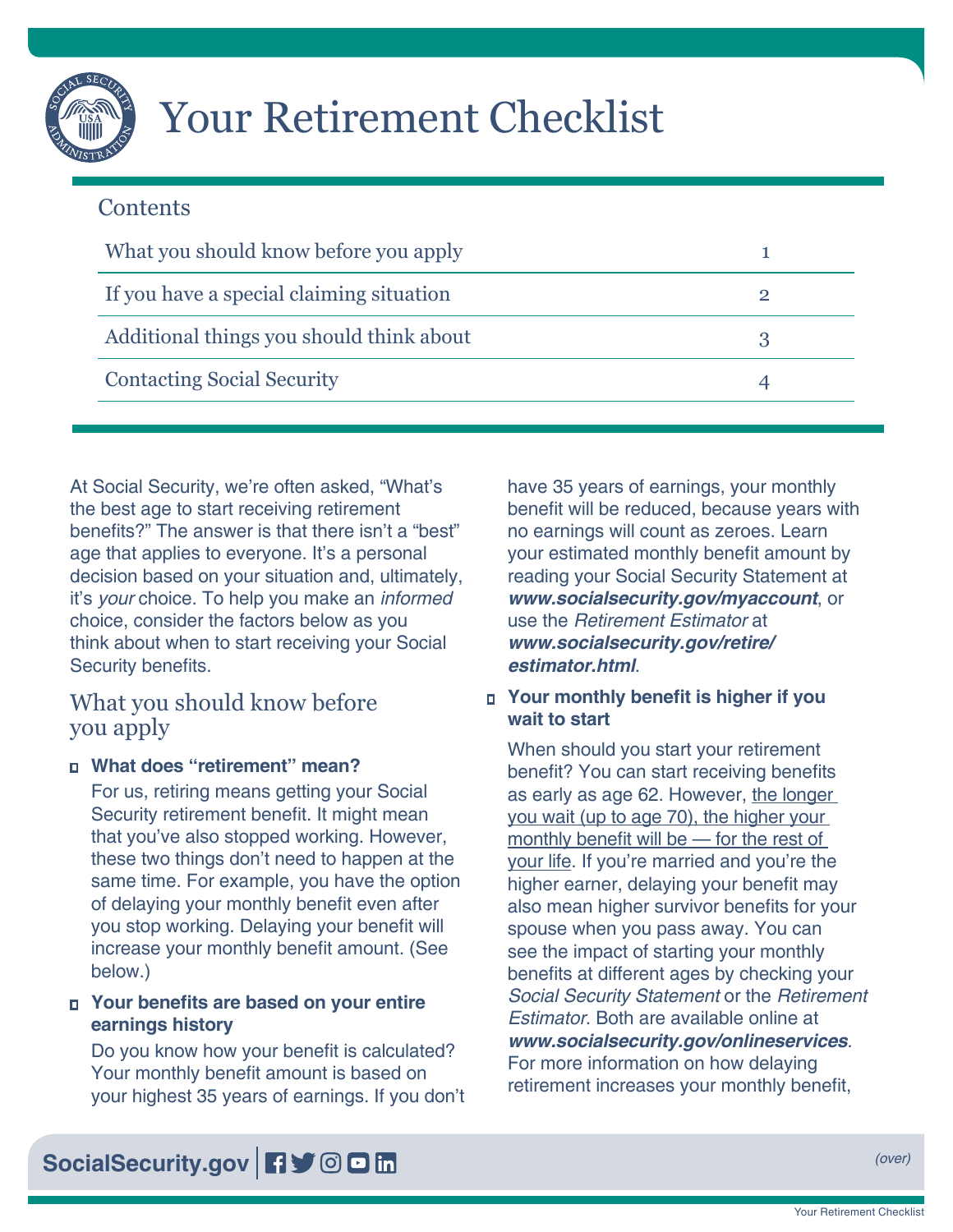<span id="page-1-0"></span>read our publication, *[When to Start Receiving](https://www.ssa.gov/pubs/EN-05-10147.pdf)*  Retirement Benefits [\(Publication No. 05-](https://www.ssa.gov/pubs/EN-05-10147.pdf) [10147\)](https://www.ssa.gov/pubs/EN-05-10147.pdf), at *[www.socialsecurity.gov/pubs/](https://www.ssa.gov/pubs/EN-05-10147.pdf) [EN-05-10147.pdf](https://www.ssa.gov/pubs/EN-05-10147.pdf)*.

#### **□ Your full retirement age may be higher than you think**

Your "full retirement age" is determined by the year you were born. The retirement age used to be 65 for everyone, but is gradually increasing to 67. As the full retirement age goes up, benefits claimed at earlier ages go down. Find out your full retirement age at *[www.socialsecurity.gov/planners/retire/](https://www.socialsecurity.gov/planners/retire/ageincrease.html) [ageincrease.html](https://www.socialsecurity.gov/planners/retire/ageincrease.html)*.

#### ■ Your benefits may be temporarily reduced **if you work while receiving benefits**

Working after you start receiving retirement benefits may affect your monthly benefit amount, depending on your age and how much you earn. If you are younger than your full retirement age, and your earnings exceed certain dollar amounts, some of your monthly benefit may be withheld. We will increase your monthly benefit after you reach full retirement age to account for the months of withheld benefits. When you reach your full retirement age, you can work and earn as much as you want and your benefit will not be affected. Find more information at *[www.socialsecurity.gov/planners/retire/](https://www.socialsecurity.gov/planners/retire/whileworking.html) [whileworking.html](https://www.socialsecurity.gov/planners/retire/whileworking.html)*.

Working can also increase your monthly benefit amount because benefits are based on your highest 35 years of earnings. If your current or future earnings are higher than one of the years we used to compute your retirement benefit, your benefit amount may increase slightly.

## **□ Your benefits may be taxed**

Some people have to pay federal income taxes on part of their Social Security benefits. This usually happens only if you have other substantial income (e.g., wages, interest, or dividends) in addition to your benefits. Learn more at *[www.socialsecurity.gov/planners/](https://www.socialsecurity.gov/planners/taxes.html) [taxes.html](https://www.socialsecurity.gov/planners/taxes.html)*.

# If you have a special claiming situation

#### □ You or your family members may be **eligible for spouse's and family benefits**

Are you eligible for benefits based on your spouse's, or ex-spouse's, earnings record? If you were married for 10 years or longer, you may be eligible for benefits on your ex-spouse's record. Do you have a spouse who is eligible based on your earnings record? Spouses and ex-spouses can generally receive up to half of the worker's full retirement age monthly benefit amount, and widow(er)s can receive more than that. However, if you are eligible for both your own benefits and spouse's benefits, you will only receive the higher of the two benefit amounts. Learn more about benefits for your family at *[www.socialsecurity.gov/planners/](https://www.socialsecurity.gov/planners/retire/applying7.html) [retire/applying7.html](https://www.socialsecurity.gov/planners/retire/applying7.html)*, spouse's benefits at *[www.socialsecurity.gov/planners/retire/](https://www.socialsecurity.gov/planners/retire/applying6.html) [applying6.html](https://www.socialsecurity.gov/planners/retire/applying6.html)*, and survivors benefits at *[www.socialsecurity.gov/planners/survivors](https://www.socialsecurity.gov/planners/survivors)*.

## **<u><b>□** You have additional benefit choices if you</u> **are widowed and retired**

If you are eligible for both your own retirement benefit and a survivor benefit based on a deceased spouse's or deceased ex-spouse's record, you have additional options to consider. You may want to apply for one benefit and delay applying for the other benefit to let it grow. When you apply for benefits, ask the Social Security representative if you can receive one benefit and delay the other to increase its value.

## $\blacksquare$  You can receive benefits if you are a **citizen or lawfully present**

As long as you are legally present in the country *and* you and your employers have contributed to Social Security during your working years, you may be eligible for benefits. Our web page at *[www.socialsecurity.gov/planners/retire/](https://www.socialsecurity.gov/planners/retire/applying5.html) [applying5.html](https://www.socialsecurity.gov/planners/retire/applying5.html)* has more information.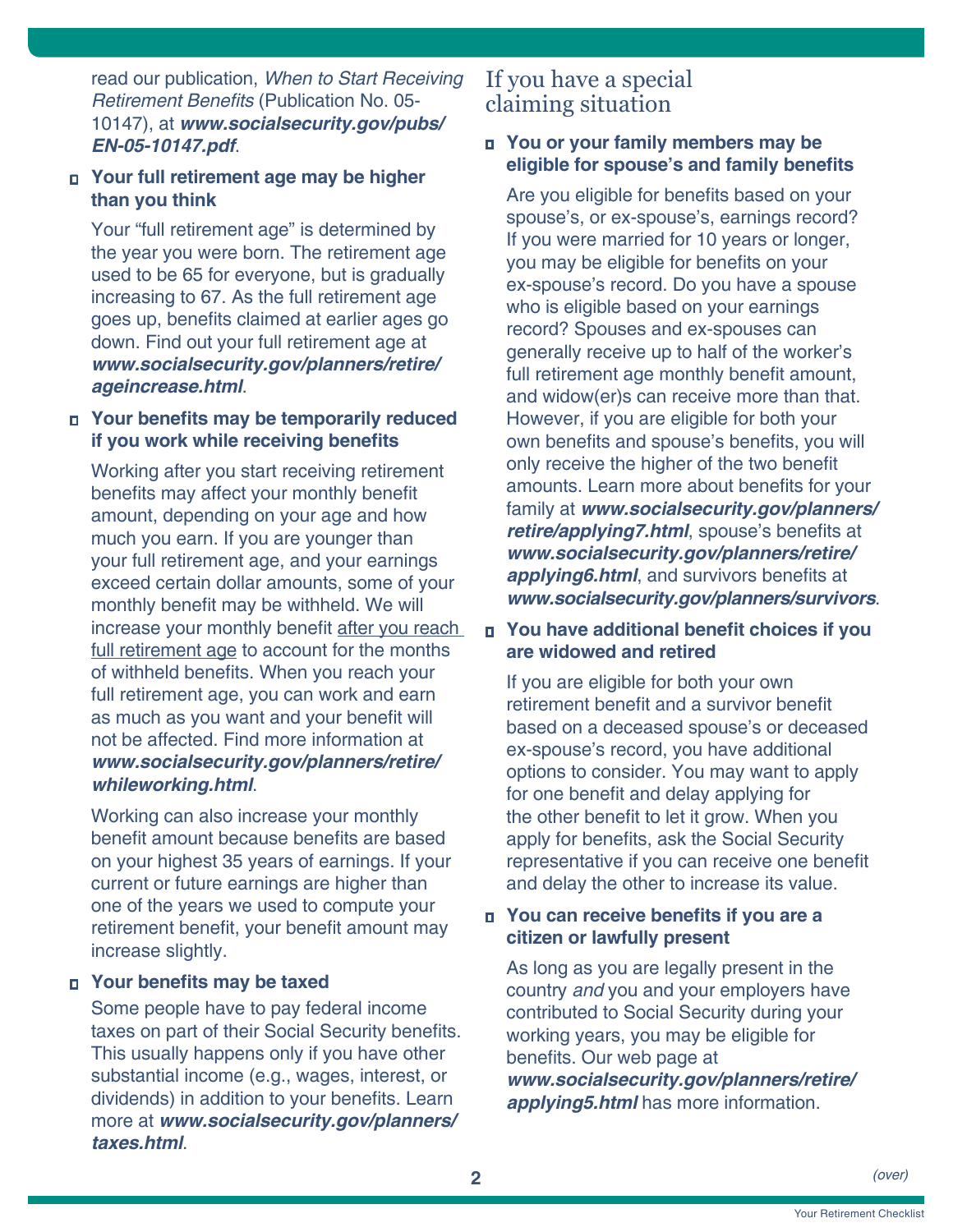#### <span id="page-2-0"></span>**□** Your benefit may be reduced if you worked **in jobs not covered by Social Security**

If you worked in a job where you didn't pay Social Security taxes, and you are now receiving a retirement or disability pension based on those earnings, your Social Security benefit may be affected. Learn more at *[www.socialsecurity.gov/planners/](https://www.socialsecurity.gov/planners/retire/gpo-wep.html) [retire/gpo-wep.html.](https://www.socialsecurity.gov/planners/retire/gpo-wep.html)*

# Additional things you should think about

#### **□ Your longevity and health**

Retirement may be longer than you think. As you consider when to begin receiving retirement benefits, take into account how long you might live. Today, more than one in three 65-year-olds will live to age 90. You can use our [Life Expectancy Calculator](https://www.ssa.gov/planners/lifeexpectancy.html) at *[www.socialsecurity.gov/planners/](https://www.socialsecurity.gov/planners/lifeexpectancy.html) [lifeexpectancy.html](https://www.socialsecurity.gov/planners/lifeexpectancy.html)* to see the average life expectancy for someone your age — but keep in mind that many people live longer than "average." Social Security benefits last as long as you live, providing valuable protection against outliving savings and other sources of retirement income. Delaying your benefit to let it grow is one way to increase your monthly Social Security protection.

#### **□ Retroactive benefits**

If you are past your full retirement age when you start receiving benefits, you can choose to receive up to six months of retroactive monthly benefits. However, using this option changes the start of your benefit to an earlier date. Remember that by choosing to start your benefit earlier, your monthly benefit amount will be lower for the rest of your life, and your spouse's survivor benefits may also be lower.

#### **□ Signing up for Medicare**

Consider whether you need to apply for Medicare at age 65, even if you aren't applying for monthly retirement benefits. If you have already started receiving your retirement benefits, you will be automatically enrolled in Medicare when you turn 65. Medicare Part A (Hospital Insurance) is free for most people, and Medicare Part B (Medical Insurance) requires a monthly premium. Generally, if you have not already started receiving retirement benefits, you will want to sign up for Medicare three months before turning age 65, unless you have group health coverage through a current employer.

*NOTE: If you don't have group health coverage through a current employer and you don't sign up for Medicare Part B when*  first eligible, then you may have to pay a late *enrollment penalty for as long as you have*  Part B. Also, you may have to wait to enroll, *which will delay this coverage.*

If you have a Health Savings Account (HSA) when you sign up for Medicare, you can't contribute to your HSA once your Medicare coverage begins. Premium-free Part A coverage may begin up to six months before the date you apply for Medicare (or Social Security/Railroad Retirement Board (RRB) benefits), but no earlier than the first month you were eligible for Medicare. If you contribute to your HSA after your Medicare coverage starts, you may have to pay a tax penalty. If you're thinking about signing up for Medicare and would like to continue contributing to your HSA, talk with your personnel office or insurance company to find out how signing up may affect you.

#### Learn more at

*[www.socialsecurity.gov/medicare](https://www.socialsecurity.gov/medicare)* or *[www.medicare.gov](https://www.medicare.gov)*.

#### **□ Applying for your benefits**

Once you have decided when you want to start receiving your monthly Social Security benefit, you can apply up to four months before the date you want your benefits to start. Visit *[www.socialsecurity.gov/retire](https://www.socialsecurity.gov/retire)* to apply.